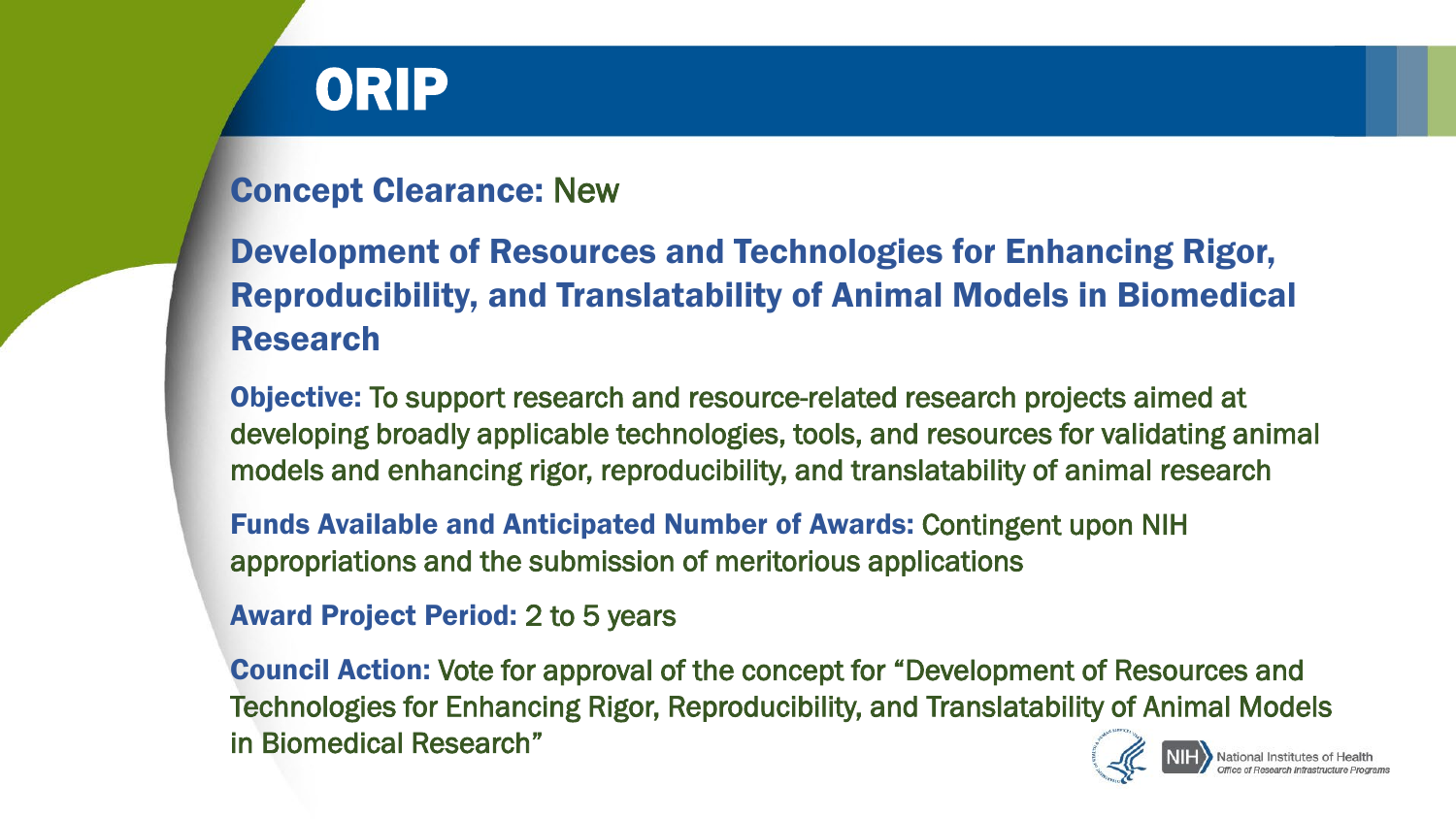## **Background**

- Animal models play essential roles in the discovery of basic biological mechanisms, understanding of the etiology of human diseases, and development of treatments
	- Covid-19 vaccines and therapeutics
	- Diabetes drugs
- Significant issues in preclinical research using animal models
	- High irreproducibility of preclinical studies
	- High attrition rates of drug development

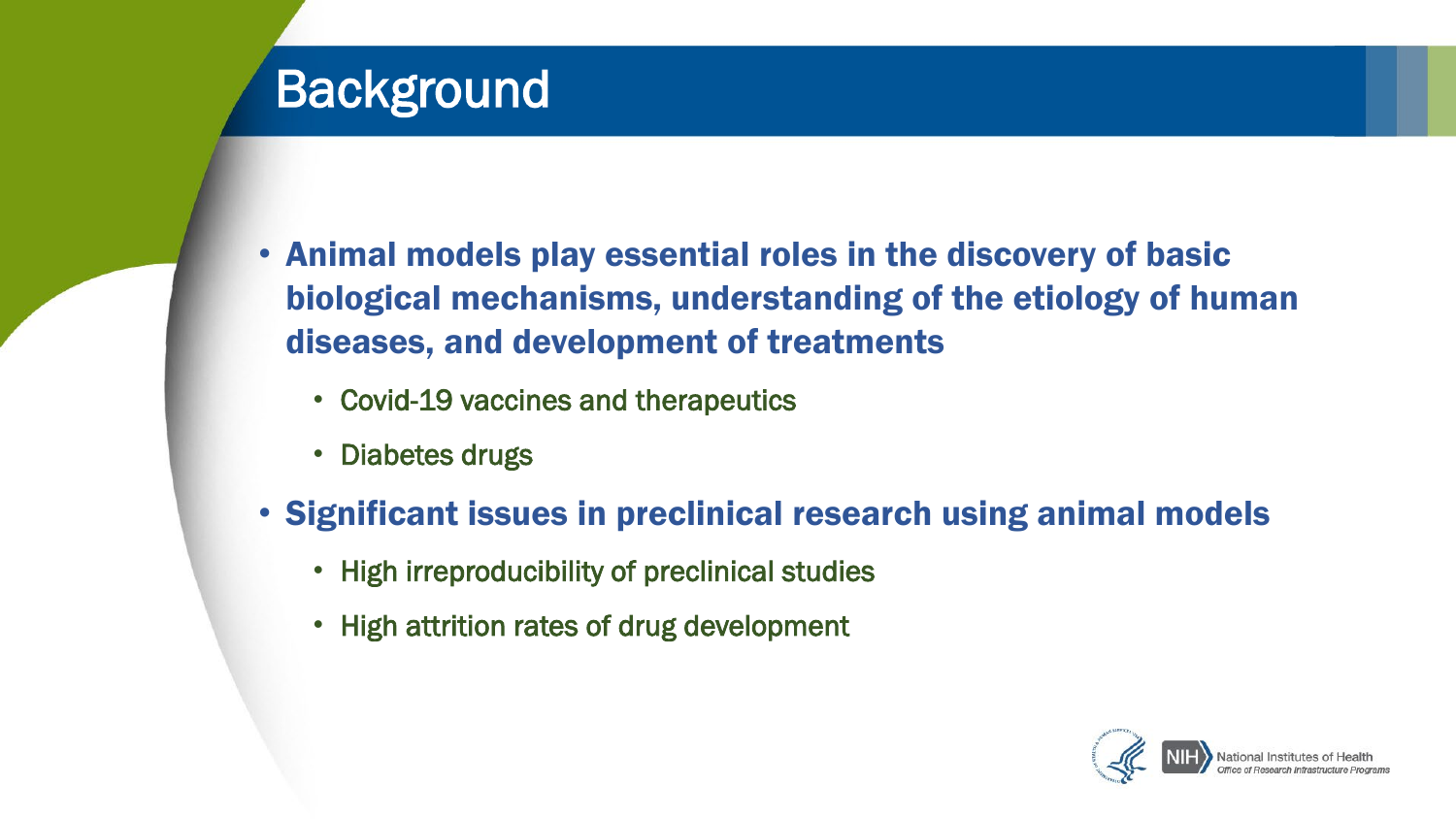## **Background**

#### ORIP Strategic Plan 2021-2025

- Facilitate the development and ensure the availability of the highest quality and most useful animal models and related resources for the advancement of research on human disease
- Improve and disseminate the best models for human conditions and diseases that are of interest to multiple NIH Institutes and Centers
- Advance the application of new technologies to support research resources and improve the generation, care, preservation, and distribution of animal models



[https://orip.nih.gov/sites/defaul](https://orip.nih.gov/sites/default/files/ORIP_Strategic_Plan_2021-2025_508.pdf) t/files/ORIP\_Strategic\_Plan\_20 21-2025\_508.pdf

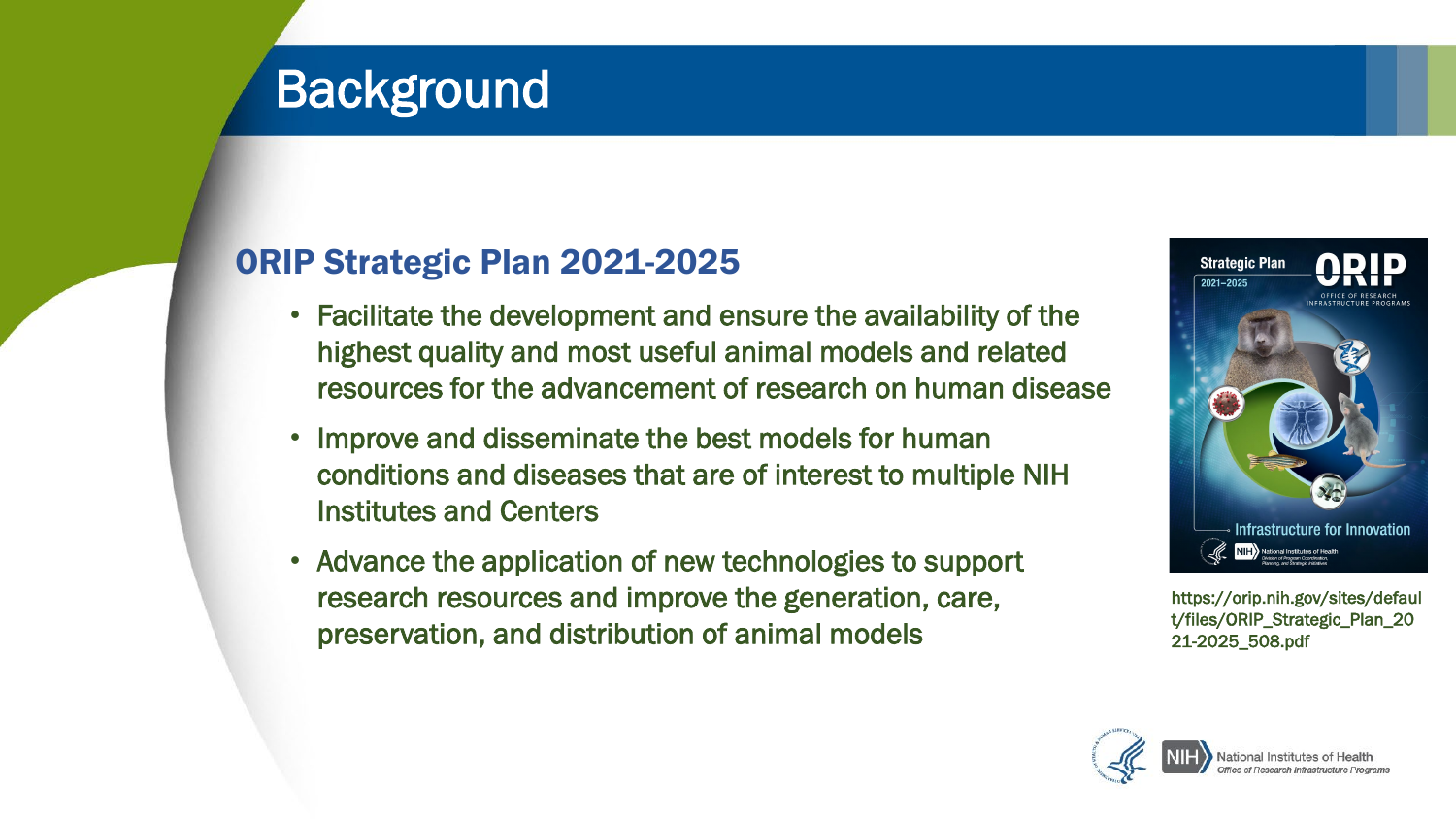## **Background**

### Validation of Animal Models and Tools for Biomedical Research Workshop

- Organized by ORIP in collaboration with NHLBI, NIA, NIDDK, NIGMS, and NINDS as 10 virtual sessions in 2020 and 2021.
- Attendees included researchers in and outside of the United States as well as NIH program officials (200 to 500/session)
- Discussed the status and needs regarding the validation and rigor/reproducibility of animal models in biomedical research
- Topics included:
	- Validation of animal models (invertebrates to nonhuman primates)
	- Tools and resources needed for improving animal research
	- Strategies for predicting therapeutic outcomes
	- Integration of data for improving animal research



[https://orip.nih.gov/about](https://orip.nih.gov/about-orip/workshop-reports) -orip/workshop-reports

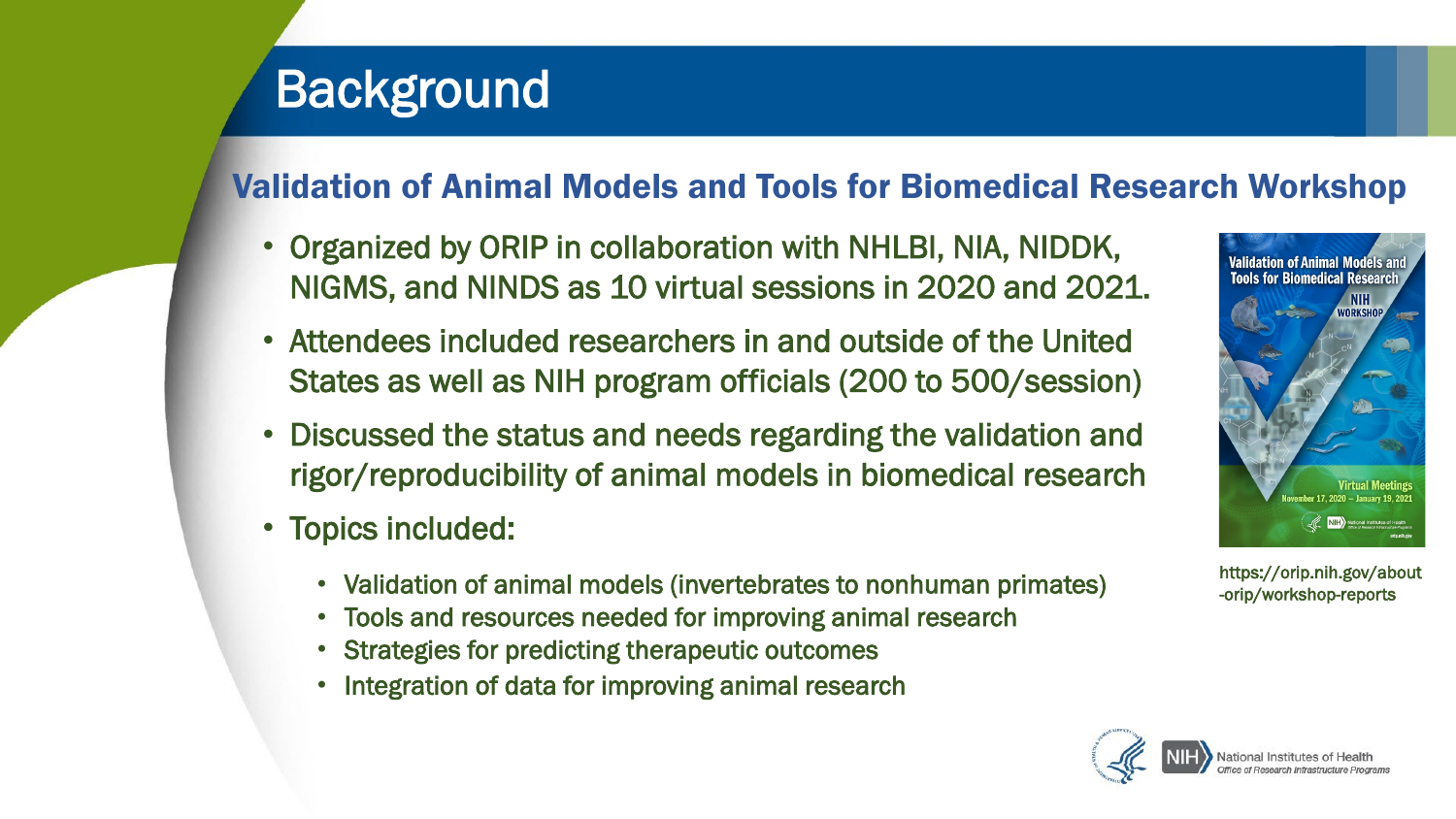### Recommendations from the Workshop

- Improving genetic technologies for mutating and tagging genes, developing humanized animal models and nanoantibodies, detecting interacting proteins in cells
- Systematically phenotyping animal models at multiple levels (e.g., single-cell transcriptomics, proteomics, tissue, organ, cell morphology, metabolomics, behaviors)
- Screening technologies (i.e., high-throughput genetic and chemical screens)
- Artificial intelligence strategies that allow integrative mining of data in various databases (e.g., model organism databases, phenotype databases)
- Standardization and reporting of genetic background of strains, housing condition, and environmental conditions (i.e., to promote reproducibility)
- Sophisticated imaging facilities
- Enhancing stock centers



[https://orip.nih.gov/sites/default](https://orip.nih.gov/sites/default/files/Validation_Session_X_Meeting_Report_Final_508.pdf) /files/Validation\_Session\_X\_Mee ting\_Report\_Final\_508.pdf

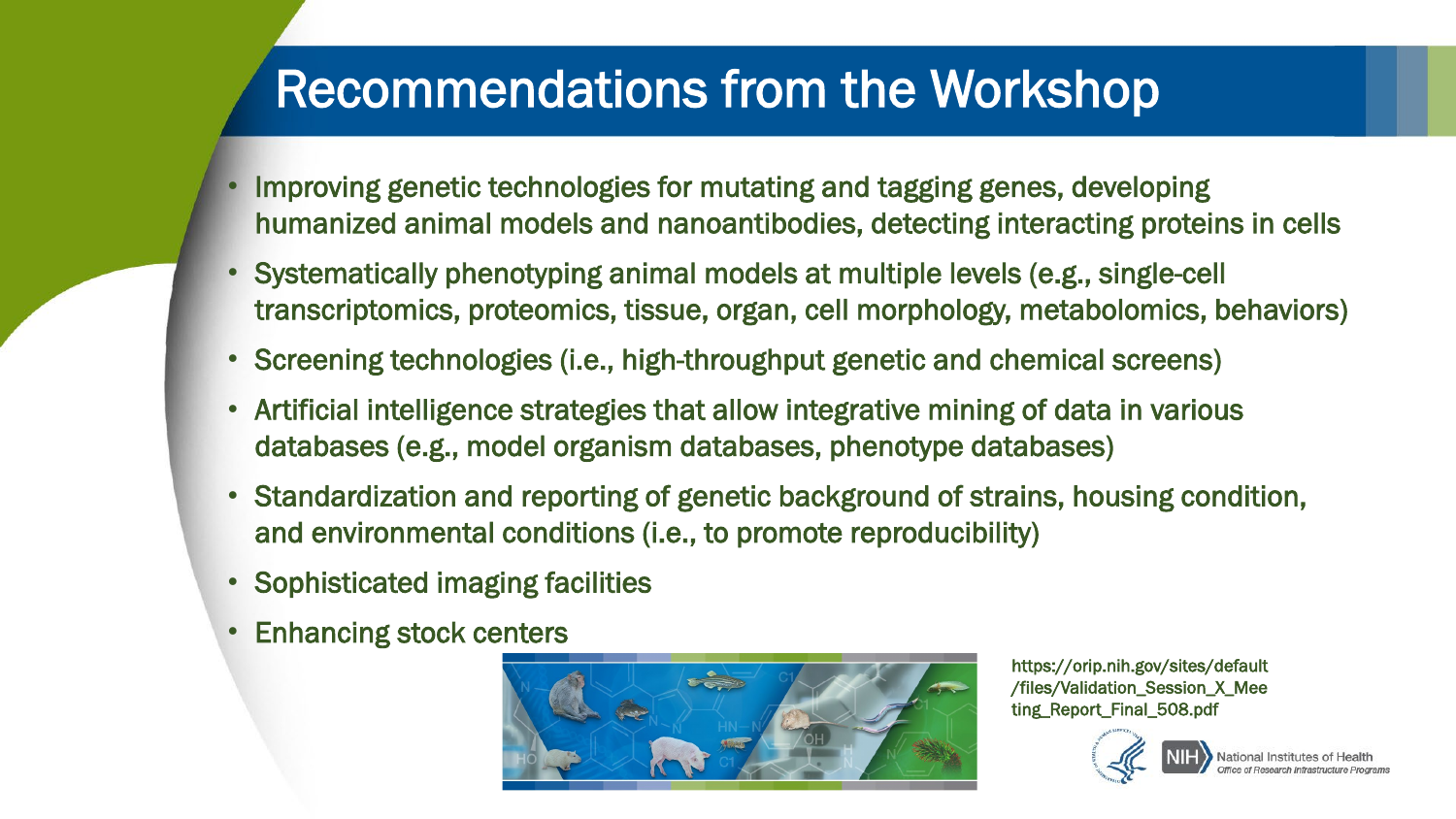## Purpose of the New Initiative

- Support research and resource-related research projects aimed at developing broadly applicable technologies, tools, and resources for validating animal models and enhancing rigor, reproducibility, and translatability of animal research
- To align with ORIP's NIH-wide mission, proposed projects must:
	- Have broad application to multiple NIH Institutes and Centers
	- Explore multiple body systems or evaluate diseases that impact multiple body systems
- To align with ORIP's Strategic Plan, proposed projects must:
	- Develop resources and technologies that have significant impact across a broad range of research areas using animal models
	- Demonstrate how proposed resources and technologies impact rigor and reproducibility of animal studies
- In alignment with its mission, ORIP will seek input from NIH Institutes and Centers in addressing identified resource gaps and needs, including:
	- Animal model validation technology, resource, and tool development
	- Artificial intelligence strategies
	- Deep integration

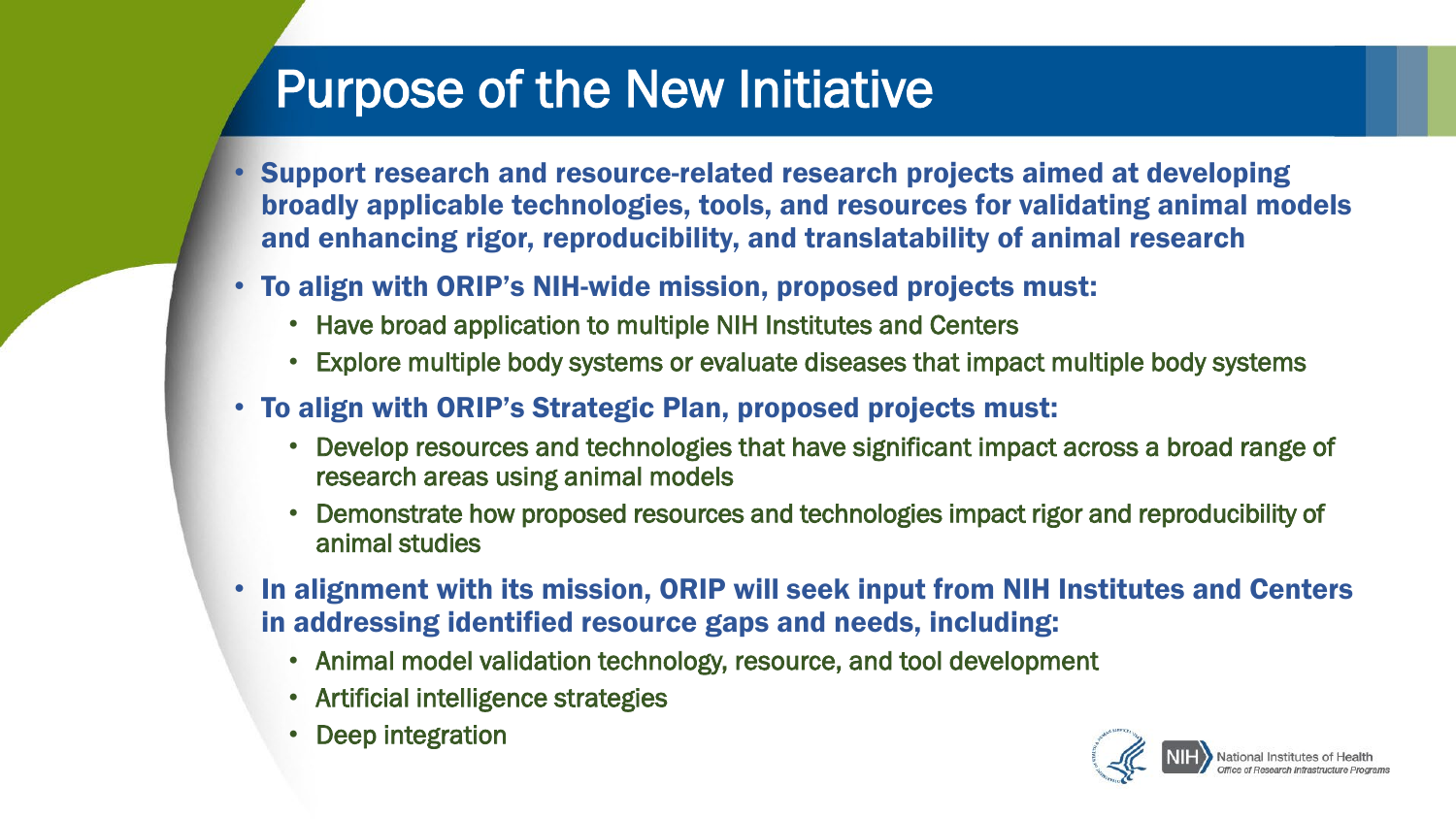### Examples of Suitable Projects

- Resources or technologies to facilitate phenotyping at multiple scales (single-cell, tissue, organ, whole organism)
- Technologies, including artificial intelligence tools, for integrating multi-omics, biochemical, physiological, morphological, and behavioral data
- Strategies that allow user-friendly informatic searches and integrative mining of data for comparative human-animal biology
- High-throughput imaging technologies for integrative analysis of cells and cellular networks across animal species
- Resources that facilitate collaborations between basic science and clinical researchers in the use of multiple animal models for studying human diseases (vertical integration)

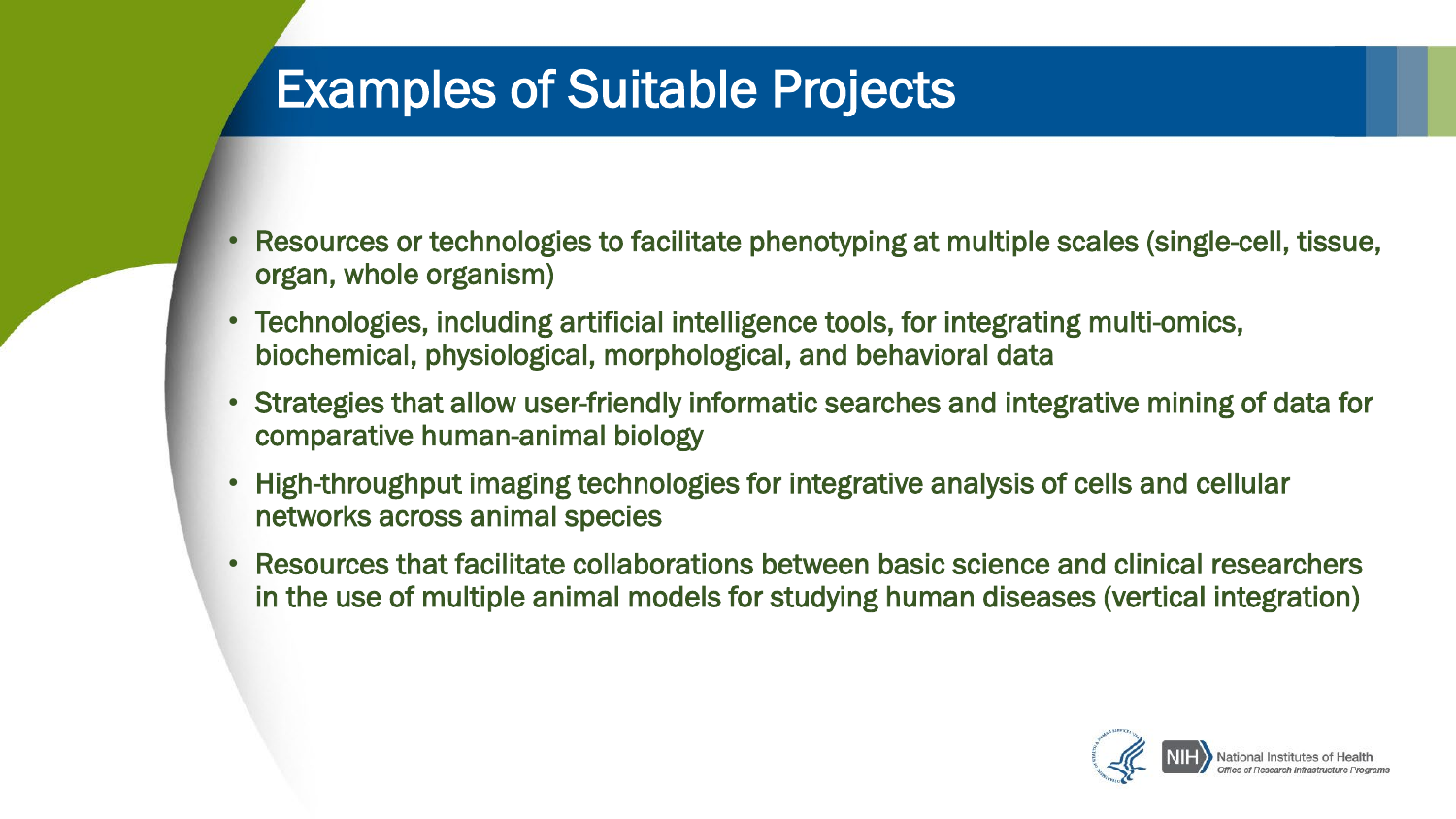### Examples of Grant Mechanisms

#### Grant mechanisms to support this initiative could be, but are not limited to:

- R21 for 2-year exploratory/developmental research projects
- R01 for 5-year research projects
- R24 for 4-year resource-related research projects
- U24 for 4-year resource-related research projects under cooperative agreements
- Small business grant mechanisms